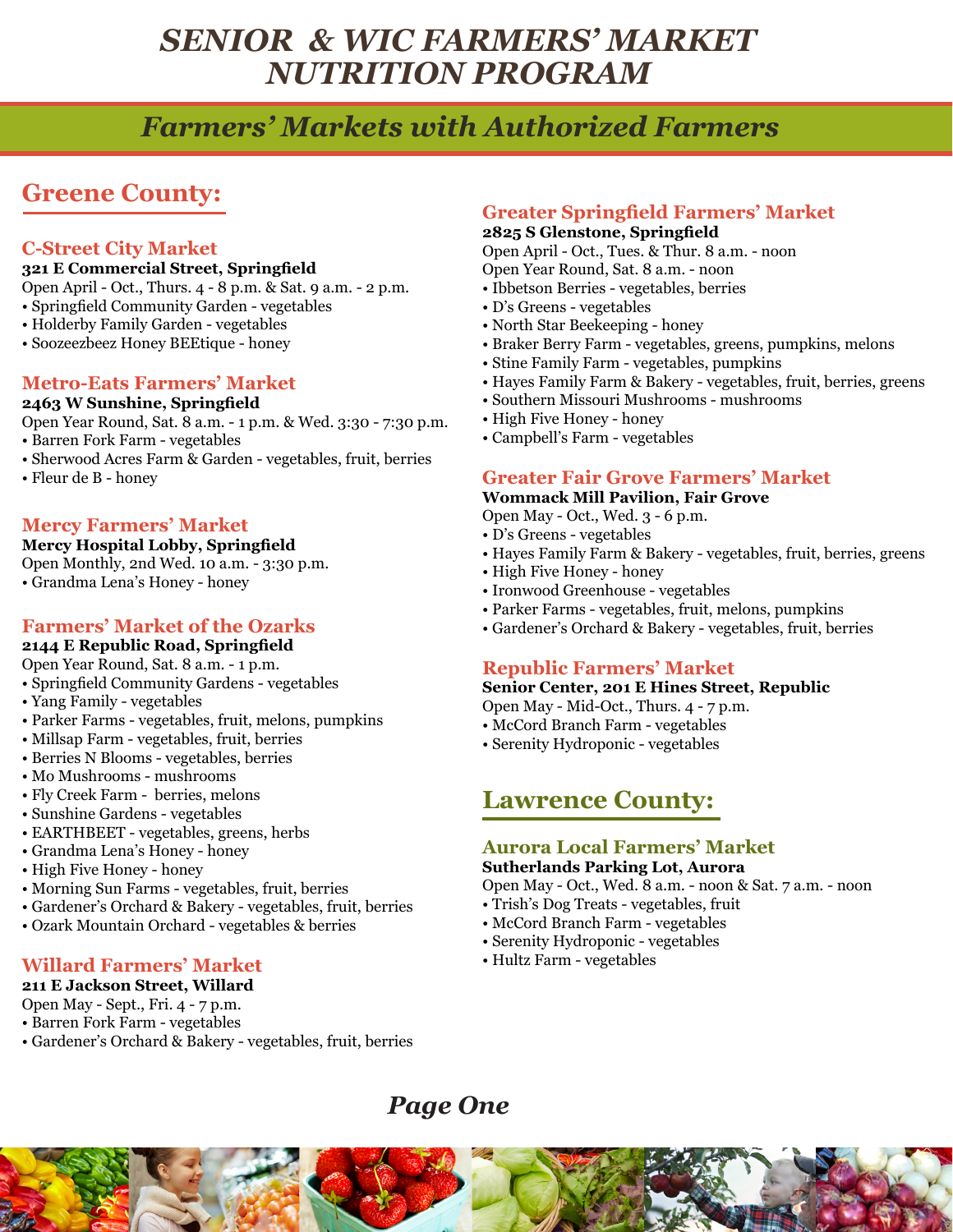# *Farmers' Markets with Authorized Farmers*

## **Douglas County:**

#### **Ava Growers' Market**

**Downtown Public Square, Ava** Open April - Oct., Sat. 8 a.m. - noon • Chateauvert Farm - vegetables

## **Dallas County:**

### **Buffalo Community Farmers' Market**

**1323 S Ash Street, Buffalo** Open April - Sept., Tues. 2 - 6 p.m. • Barbara Schilling - honey, vegetables, fruit

### **Webster County:**

#### **Marshfield Farmers' Market**

#### **900 W Washington, Marshfield**

- Open May Oct., Fri. 2:30 6:30 p.m.
- HH Ranch vegetables, fruit, berries, honey
- Holderby Family Garden vegetables
- Corn Creek Greenhouses vegetables, herbs, melons
- Bee Still Acres berries, honey
- Zahn Farms vegetables, fruit, herbs
- ABC3 vegetables, greens, melons

### **Oregon County:**

#### **Oregon County Farmers' Market**

**Alton Walking Park, Hwy 19 & Tucker Creek Rd., Alton**

- Open April Oct., Sat. 9 a.m. 1 p.m.
- Conrad Farm vegetables, berries
- Kelly Farm and Gardens vegetables, fruit
- Noah Yoder vegetables, melons, honey
- Levi Hostetler vegetables, fruit, melons
- Moses Yoder vegetables
- Hostetler Farm vegetables
- Act III Farm vegetables, greens, herbs
- Barbara Simpson vegetables, greens, herbs

### **Ozark County:**

#### **Go Farm Farmers' Market - Dora 21440 MO 181, Dora** Open May - Oct., Thurs. 9 a.m. - noon • Crystal Infusions - vegetables

## **Christian County:**

### **Ozark Farmers' Market**

**844 Finley Farmers Lane, Ozark**

- Open May Sept., Thurs. 3 7 p.m.
- Southern Missouri Mushrooms mushrooms
- McKenna Family Farm vegetables, fruit, melons
- Grandma Lena's Honey honey
- EARTHBEET vegetables, greens, herbs
- Finley Frams vegetables, berries, melons
- Gardener's Orchard & Bakery vegetables, fruit, berries

#### **Nixa Area Farmers' Market**

#### **Hwy 14 & Main Street Intersection, Nixa**

Open April - Sept., Saturdays 8 a.m. - noon

- Shell's Creative Hands vegetables, herbs
- The Cooper's Patch vegetables, herbs

## **Polk County:**

#### **Greater Polk County Farmers' Market**

#### **320 S Market Avenue, Bolivar**

Open Year Round, Sat. 8 a.m. - noon

- Grosvenor Farm vegetables, herbs, honey, pumpkins
- Parker Farms vegetables, fruit, melons, pumpkins
- Bramer's Farm & Garden vegetables, greens
- Hayes Family Farm & Bakery vegetables, berries, fruit, greens
- The Salad Farm vegetables, greens, blueberries
- Gardener's Orchard & Bakery vegetables, fruit, berries

#### **Fair Play Farmers' Market**

#### **Southside of MO 32 & MO 123 Intersection, Fair Play**

Open May - Dec., Tues. 8 a.m. - noon & Fri. 3 - 7 p.m. • The Salad Farm - vegetables, greens, blueberries

### *Page Two*

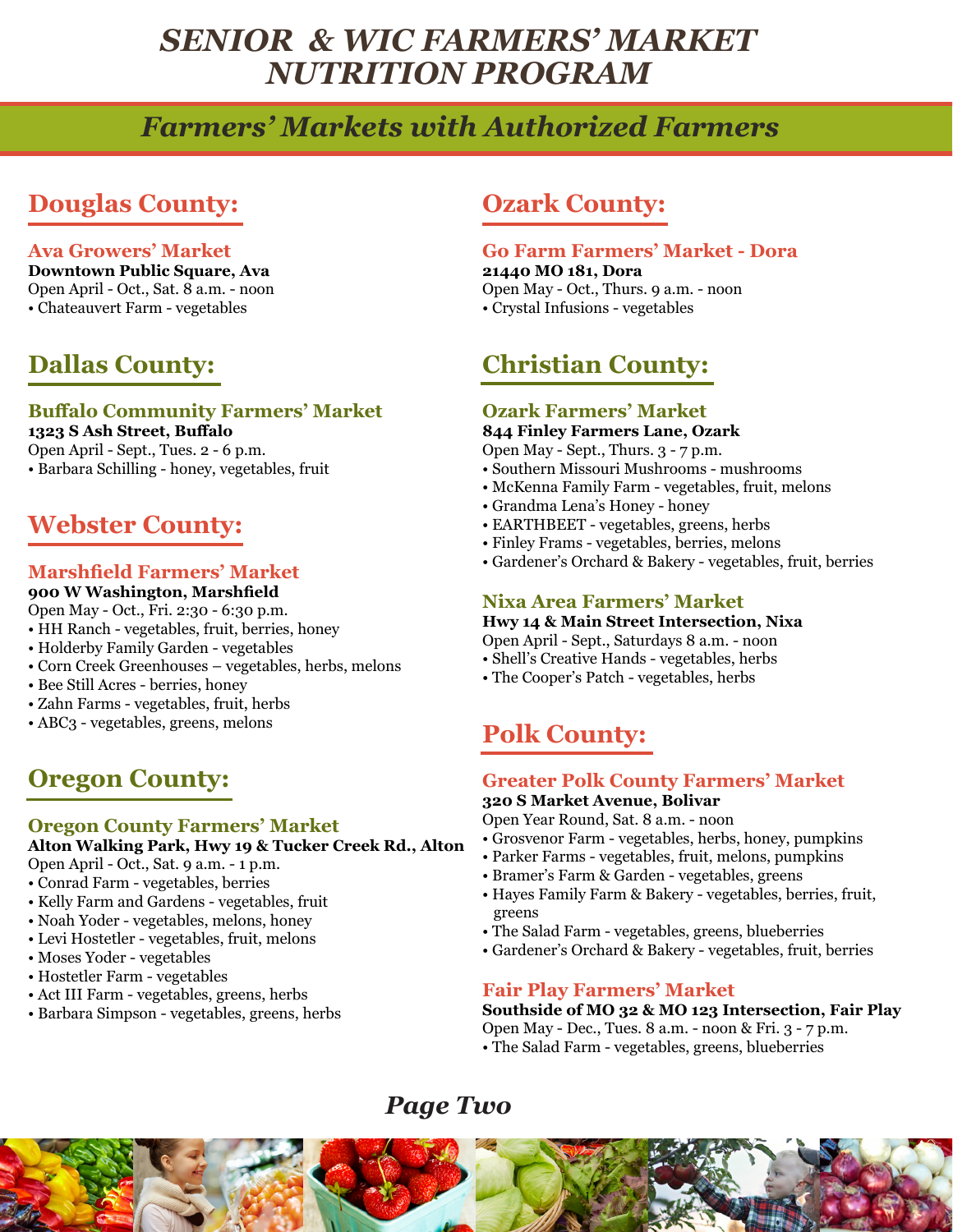# *Farmers' Markets with Authorized Farmers*

# **Howell County:**

### **"Go Farm" Farmers' Market**

### **805 Worley Drive, West Plains**

Open May - Dec., Sat. 8 a.m. - 1 p.m.

- Three Oaks Farm vegetables, berries
- Secret Springs Farm vegetables
- Providential Farms vegetables
- Crystal Infusion vegetables
- Barren Fork Farm vegetables
- Corn Creek Greenhouse vegetables, melons, herbs
- Finns Farm vegetables, herbs
- Monneyham Family Farms vegetables, herbs
- Sandra Waggoner vegetables
- BE Adventure Partners vegetables, fruit, herbs, greens, melons
- Jus' Farmin' vegetables, herbs
- Philbricks Nursery Farm vegetables, melons, herbs
- Rustic Wasters Homestead vegetables, herbs
- Falling Springs Farm vegetables, microgreens, herbs, fruit, melons
- Morning Sun Farms vegetables, fruit, berries
- L & K's Garden Gate vegetables, herbs
- Farm in the Oaks vegetables, herbs
- Willow Mountain Mushrooms mushrooms, berries, greens, vegetables
- Ron's Microgreens & More vegetables, microgeens, herbs

#### **West Plains Area Farmers' Market 1380 Bill Virdon Boulevard, West Plains**

Open April - Nov., Wed. & Sat. 9 a.m. - 1 p.m. • Jolliff Farm - vegetables, herbs

#### **Willow Springs Farmers' Market 120 W Main, Willow Springs**

Open May - Sept., Sat. 7 a.m. - 1 p.m.

• Bee's Knees Apiary - vegetables, herbs, honey

### **Wright County:**

#### **Mt. Grove Farmers' Market**

**Mt. Grove City Square, Mt. Grove**  Open April - Oct., Tue., Thur. & Sat., 7 a.m. - 2 p.m. • 7th Floor Farm - vegetables, greens

## **Texas County:**

#### **Licking Farmers' Market 208 S Main Street, Licking**

Open May - Aug., Wed. & Sat. 8 a.m. - noon

- Rocky Ridge Farm vegetables
- Licking Methodist Church vegetables, berries, herbs
- Owens Family Farm vegetables, melons

#### **Lone Star Farmers' Market**

**First Street & Pine Street Intersection, Houston** Open April - Nov., Fri. 8 a.m. - 1 p.m.

- Corn Creek Greenhouses vegetables, herbs, melons
- Hill Top Farm vegetables, pumpkins

## **Taney County:**

#### **Farmers' Market of the Ozarks - Branson**

**100 Branson Landing Boulevard, Branson**

Open May - Oct., Tues. 3 - 7 p.m.

- McKenna Family Farm vegetables, fruit, melons
- Morning Sun Farms vegetables, fruit, berries
- Fly Creek Farm berries, melons
- Grandma Lena's Honey honey

#### **Hollister Farmers' Market**

#### **108 Chad Lane, Hollister**

Open April - Oct., Tues. 3 - 7 p.m. & Sat. 9 a.m. - 1 p.m.

• Grandma Lena's Honey - honey

### **Forsyth Farmers' Market**

#### **11048 State Hwy 76 E, Forsyth**

Open May - Dec. 10, Sat. 8 a.m. - 2 p.m. • Tent Cornucopia - vegetables

## *Page Three*